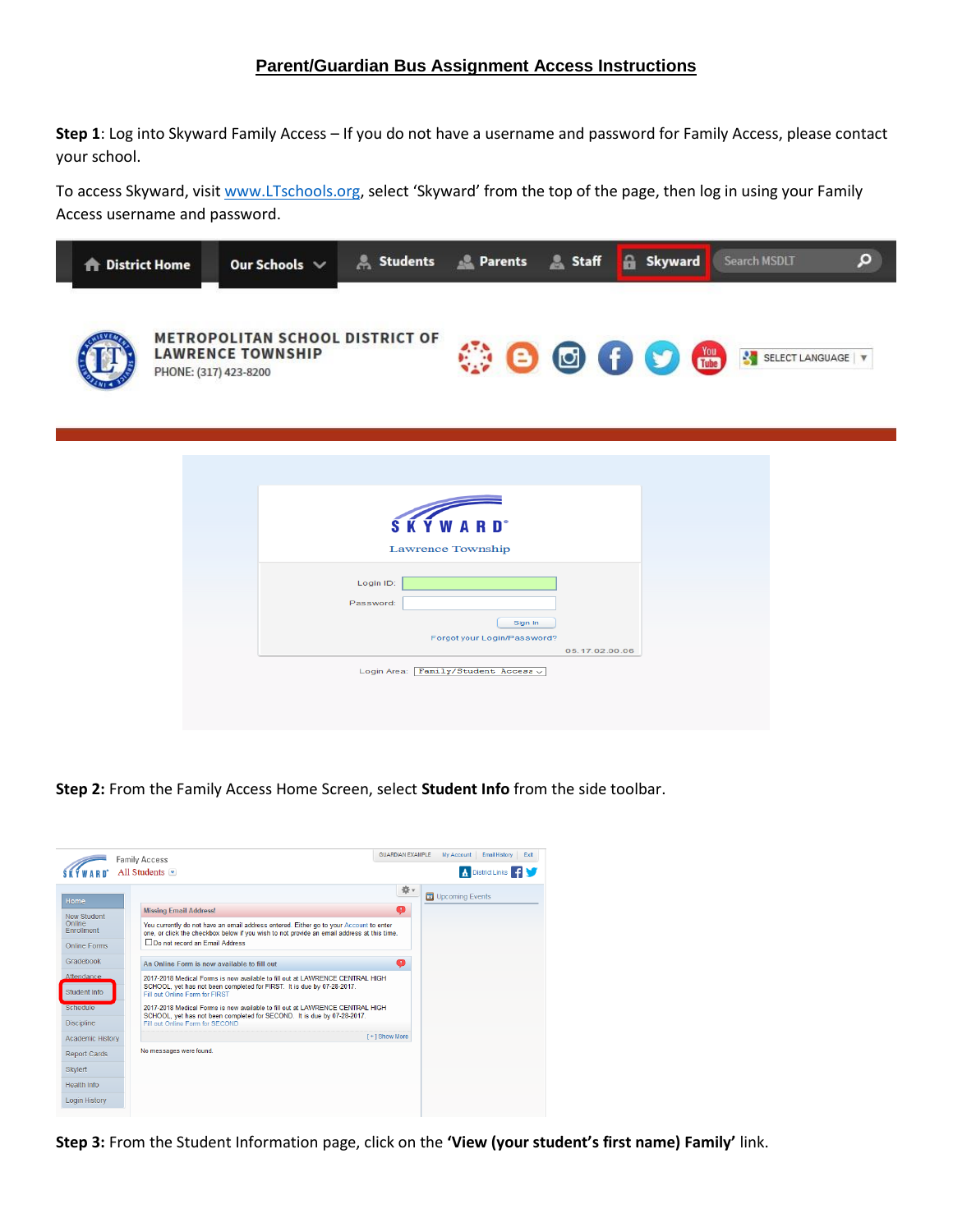| <b>Student Information</b>                 |                                                |                                                       |                                   |                    |                                                                       |  |  |
|--------------------------------------------|------------------------------------------------|-------------------------------------------------------|-----------------------------------|--------------------|-----------------------------------------------------------------------|--|--|
| Home                                       | <b>FIRST EXAMPLE</b><br>Requ                   |                                                       |                                   |                    |                                                                       |  |  |
| New Student<br>Online<br><b>Enrollment</b> | Call:                                          | 123 ANY ST                                            | (999) 999-9999 (GUARDIAN EXAMPLE) |                    | <b>LAWRENCE CENTRAL HIGH S</b><br>Phone: (317) 964-7400<br>Principal: |  |  |
| Online Forms                               |                                                | INDIANAPOLIS, IN 46236                                |                                   | Grade: 09          | Status: Active                                                        |  |  |
| Gradebook                                  |                                                |                                                       | <b>View FIRST's Family</b>        |                    |                                                                       |  |  |
| Attendance                                 | Gender: Male                                   |                                                       | Age (Birthday): 15 (09/01/2001)   |                    |                                                                       |  |  |
| <b>Student Info</b>                        | Language: English                              | Graduation Year: 2020                                 |                                   |                    |                                                                       |  |  |
| Schedule                                   | Other ID: 0040412<br><b>Emergency Contacts</b> | Community Service: 0.00 Hours<br><b>Primary Phone</b> | <b>Second Phone</b>               | <b>Third Phone</b> | <b>Employer's Phone</b>                                               |  |  |
| <b>Discipline</b>                          | <b>GUARDIAN EXAMPLE</b><br>(GUARDIAN)          | (999) 999-9999                                        |                                   |                    |                                                                       |  |  |

**Step 4:** A Pop-Up window will appear and you can retrieve your Family ID from this window. You will use the Family ID as your login to the Transportation website (see below). Please note that the Family ID is the same for all students attached to your family. you will not need to access each Student Family page.

| <b>FIRST's Family</b>                       |                                            |                    |                                                                                                 |                 |                    | × |
|---------------------------------------------|--------------------------------------------|--------------------|-------------------------------------------------------------------------------------------------|-----------------|--------------------|---|
| Family with FIRST and SECOND                |                                            |                    |                                                                                                 |                 |                    |   |
| Address                                     | <b>Mailing Address</b>                     |                    |                                                                                                 |                 |                    |   |
| 123 ANY ST<br>INDIANAPOLIS, IN 46236<br>иã. | 123 ANY ST<br>INDIANAPOLIS, IN 46236<br>H. |                    | Primary Phone: (999) 999-9999<br>Home Language: Linguan<br>Family ID:<br>999999<br>$\vee$ Recei |                 |                    |   |
| Guardian                                    | <b>Second Phone</b>                        | <b>Third Phone</b> | <b>Home Email</b>                                                                               | <b>Employer</b> | Custodial?         |   |
| <b>GUARDIAN EXAMPLE (GUARDIAN)</b>          |                                            |                    |                                                                                                 |                 | No.                |   |
| --------                                    | $\sim$ – $\sim$ – $\sim$                   |                    | Grade.                                                                                          | - 10            | Status: Active (F) |   |

**Step 5**: Obtaining Bus information online with your Skyward Family ID

Bus Information will be available online on **July 27th**. Please visit the website[, www.ltschools.org/transportation](http://www.ltschools.org/transportation) and click the *"Bus Information"* link or click here to log directly into [Versatrans, the bus info website.](https://bus.ltschools.org/elinkrp/Login.aspx)

Follow these steps to view your child's bus information.

- 1. Enter your Skyward Family ID as the username and also as the password and click login.
- 2. Select (click), work with students.
- 3. Select (click), view my students. You should see your student's name listed.